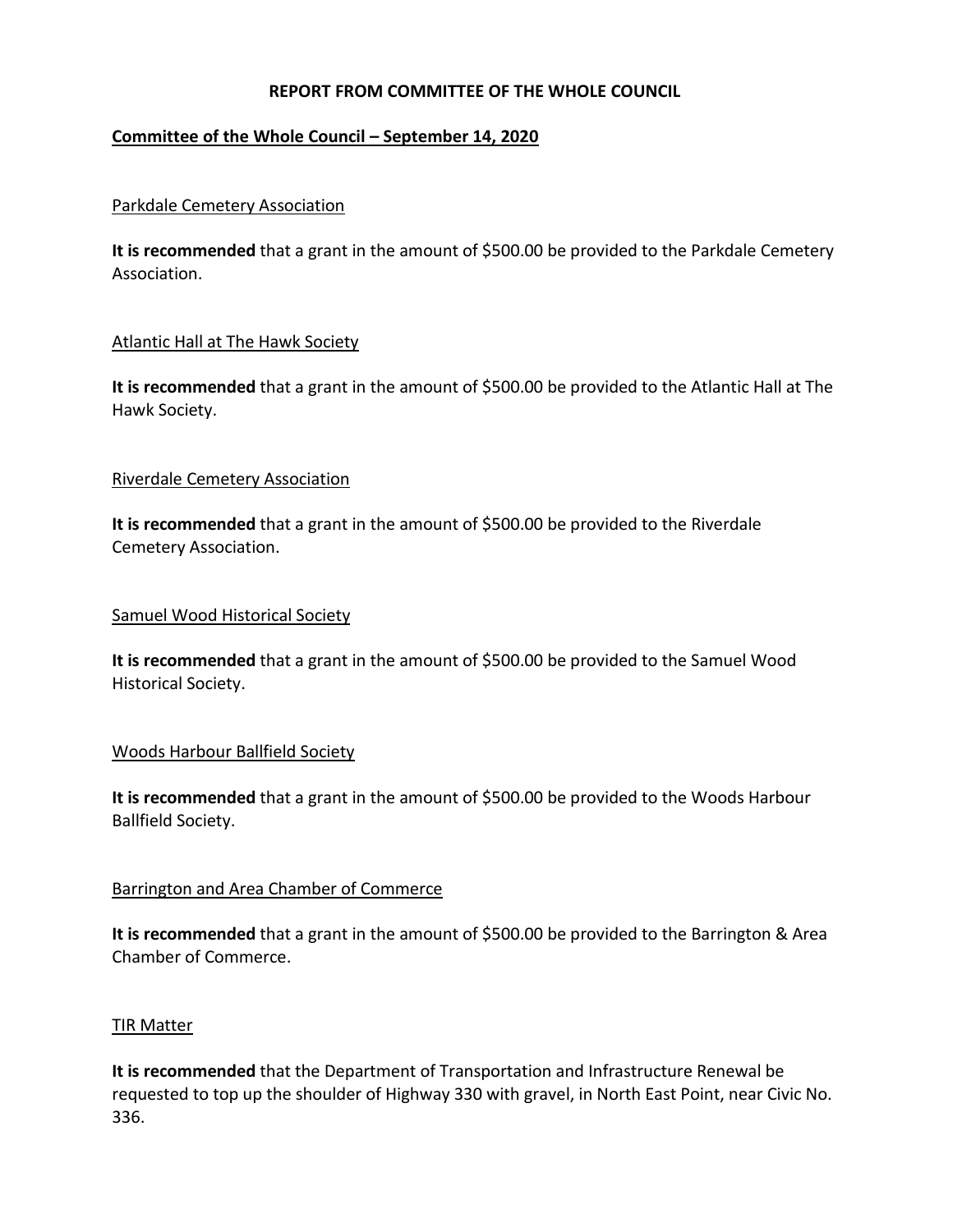# **Committee of the Whole Council Meeting – September 21, 2020**

## Oceanview Christian Academy Request

**It is recommended** that the CAO be instructed to proceed with the sale of the VIC property to Oceanview Christian Academy, following the process prescribed in the Municipal Government Act.

#### October Meetings

**It is recommended** that due to the Municipal Election being held on October 17, 2020, all meetings be cancelled for the month of October and that the new Council be sworn into Office at the first Council Meeting after the Election held on Monday, November 2, 2020.

## Basil Blades Memorial Ball Park – Parking Lot Lights

**It is recommended** that the Municipality assess the need for a minimum of two streetlights at the Basil Blades Memorial Ball Park and the cost of installation be provided in the 2021/22 Capital Budget.

## 50/50 TIR Cost Shared Program - Roads

**It is recommended** that the following roads, listed in order of priority, be submitted for consideration under the TIR 50/50 Cost Shared Program for paving:

- 1. Bateman Road
- 2. Petticoat Lane
- 3. Clam Point Road
- 4. Station Road Shag Harbour
- 5. Butler's Road

## Application to Serve on the Accessibility Advisory Committee

**It is recommended** that Boyd Hilton Scott be appointed to serve on the Accessibility Advisory Committee for a two year term.

# Letter of Support NSCC Battery Demand Reduction Study

**It is recommended** that a letter of support be provided to NSCC, in support of their application for funding for a Study to be conducted on Reducing Peak Demand Charge in buildings.